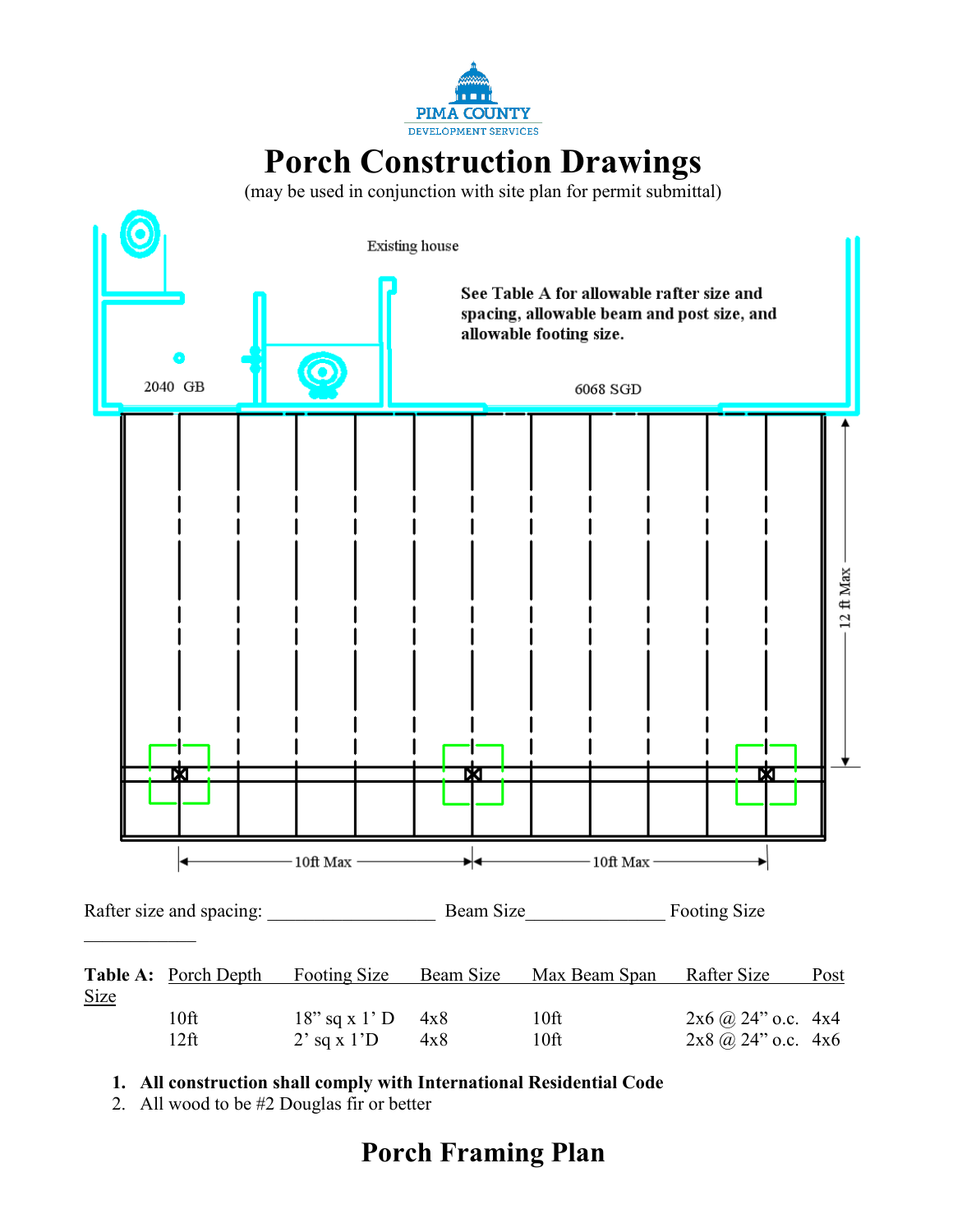

**Porch Section**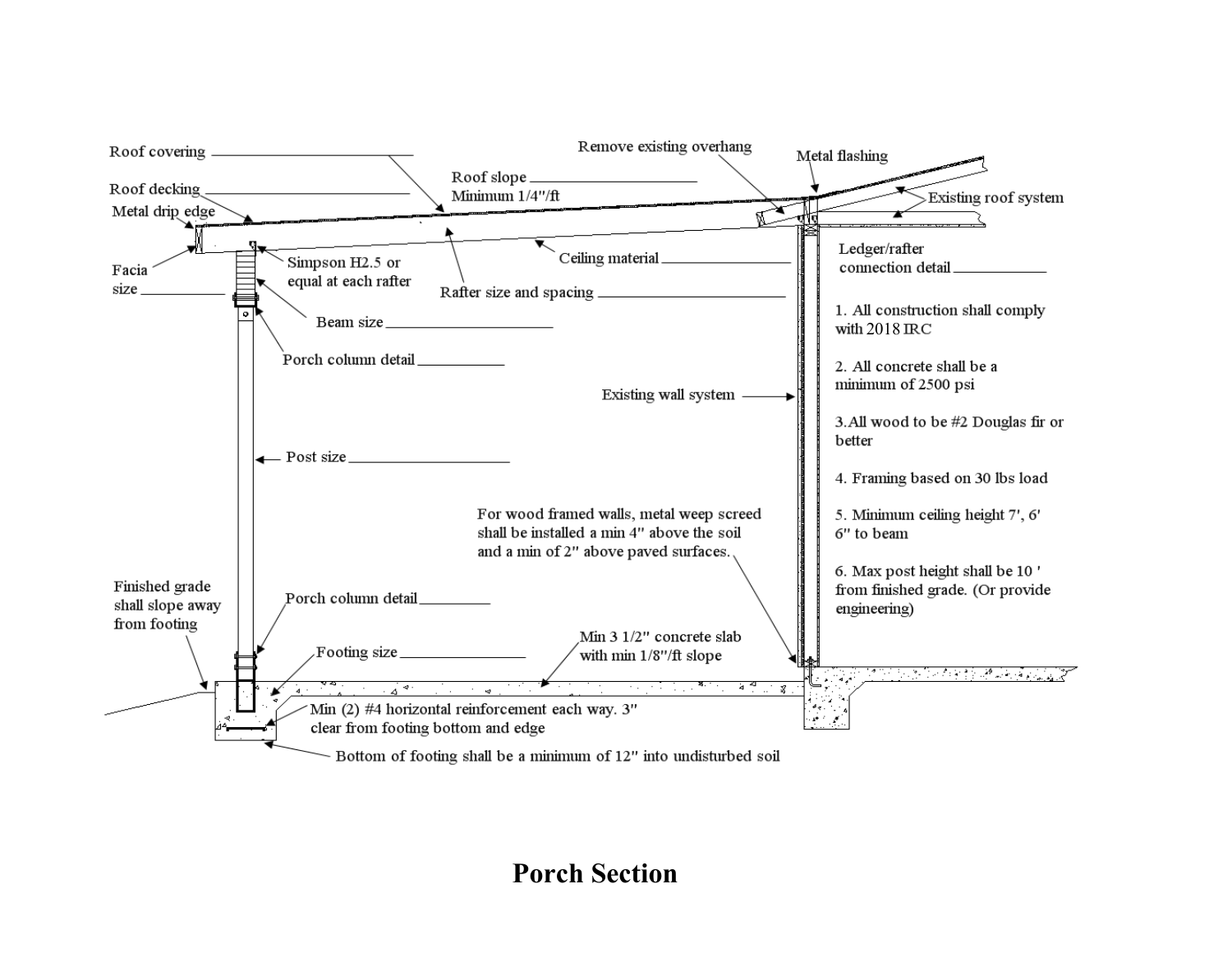

#### **Note:**

#### 1. **All construction shall comply with International Residential Code**

- 2. All wood to be #2 Douglas Fir or better
- 3. Framing based on a 30 lbs load
- 4. Minimum Ceiling height shall be 7ft

## **Detail A: Porch roof attachment to top of existing wall**

(Not to Scale)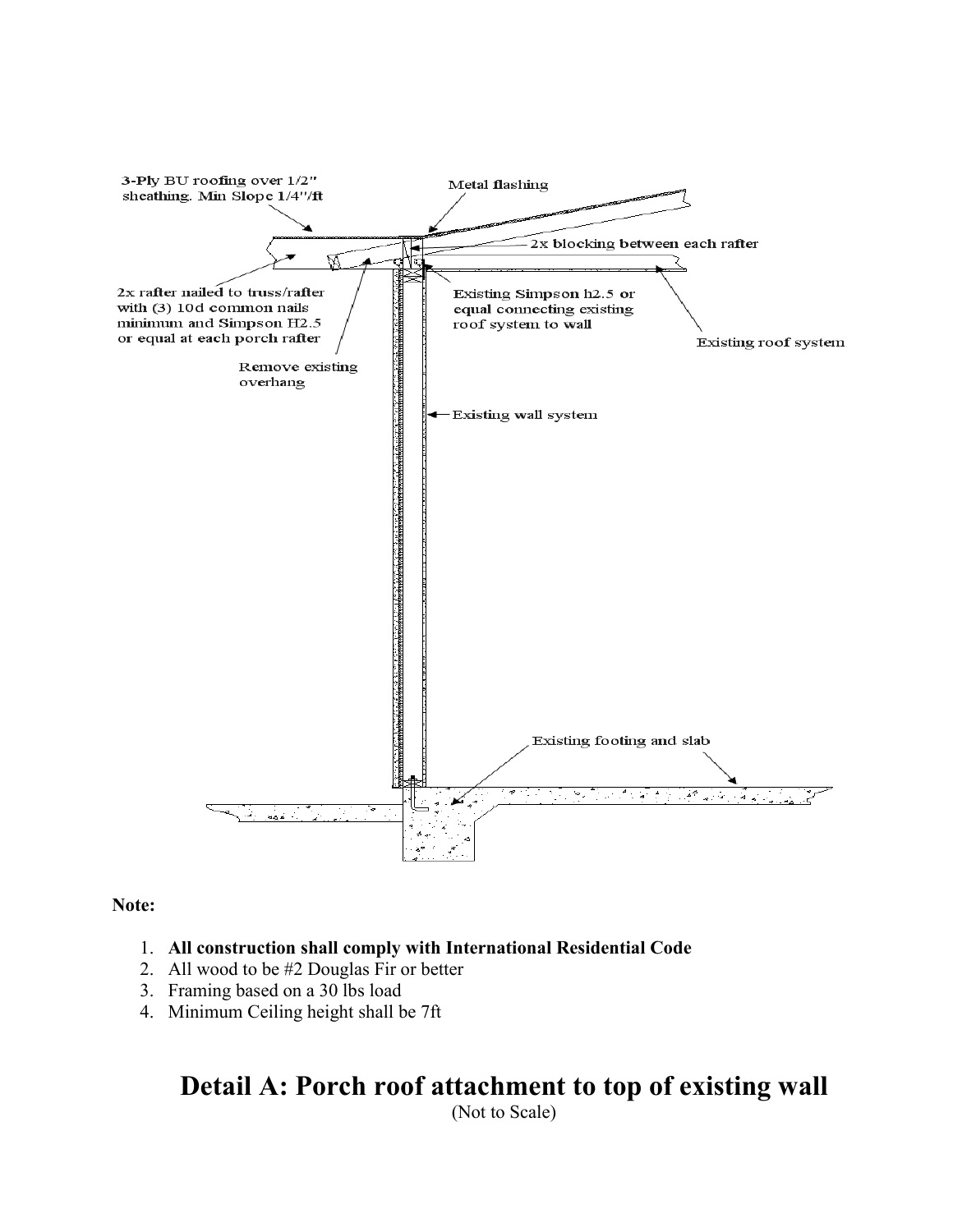

#### **Note:**

#### 1. **All construction shall comply with International Residential Code**

- 2. Wood to wood connection required at ledger to stud attachment
- 3. All wood to be #2 Douglas Fir or better
- 4. Framing based on a 30 lbs load
- 5. Minimum ceiling height shall be 7 ft.

## **Detail B: Wood Ledger Attachment to Wood Framing**

(Not to Scale)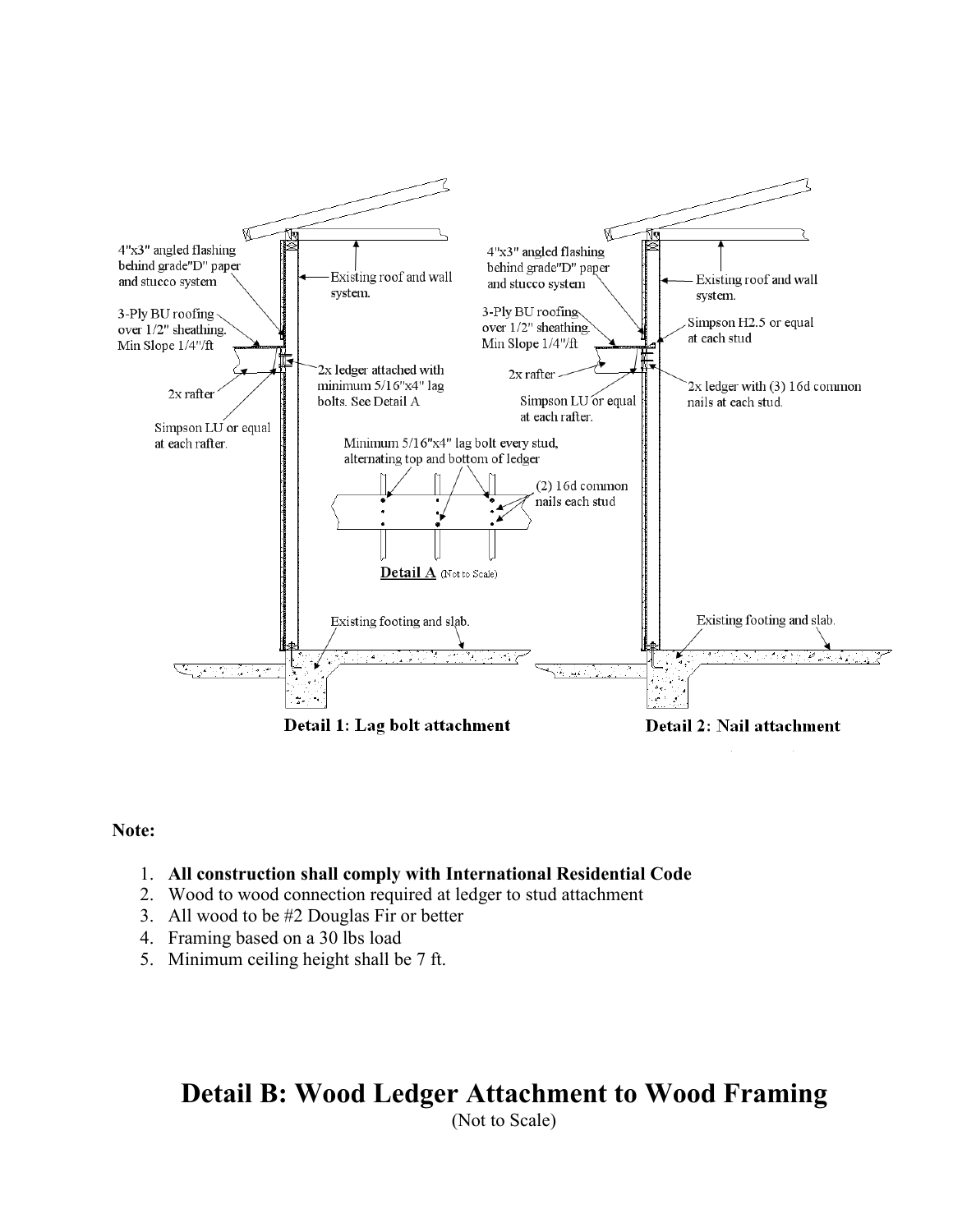

#### **Table A:**

|         | Porch Depth Footing Size Beam Size |     | Max Beam Span Rafter Size |                       |
|---------|------------------------------------|-----|---------------------------|-----------------------|
| $10$ ft | $18''$ Sq x 1' D 4x8               |     | $10$ ft                   | $2x6$ (a) $24$ " o.c. |
| $12$ ft | $2'$ Sq x 1' D                     | 4x8 | $10$ ft                   | $2x8$ (a) $24$ " o.c. |

#### **1. All construction shall comply with International Residential Code**

- 2. Metal weep screed shall be installed a min. 4" above the earth and a min of 2" above paved surfaces
- 3. Finish grade shall slope away from footing and be a min 6" from sill plate
- 4. All concrete shall be minimum 2500 psi
- 5. All wood to be Douglas Fir #2 or better
- 6. Framing based on a 30 lbs load
- 7. Minimum ceiling height 7 ft, 6ft-6inch to beam
- 8. Max height of column shall be 10'from finish grade. (Or provide engineering)

## **Detail C: Wood Framed Porch Column**

(Not to Scale)